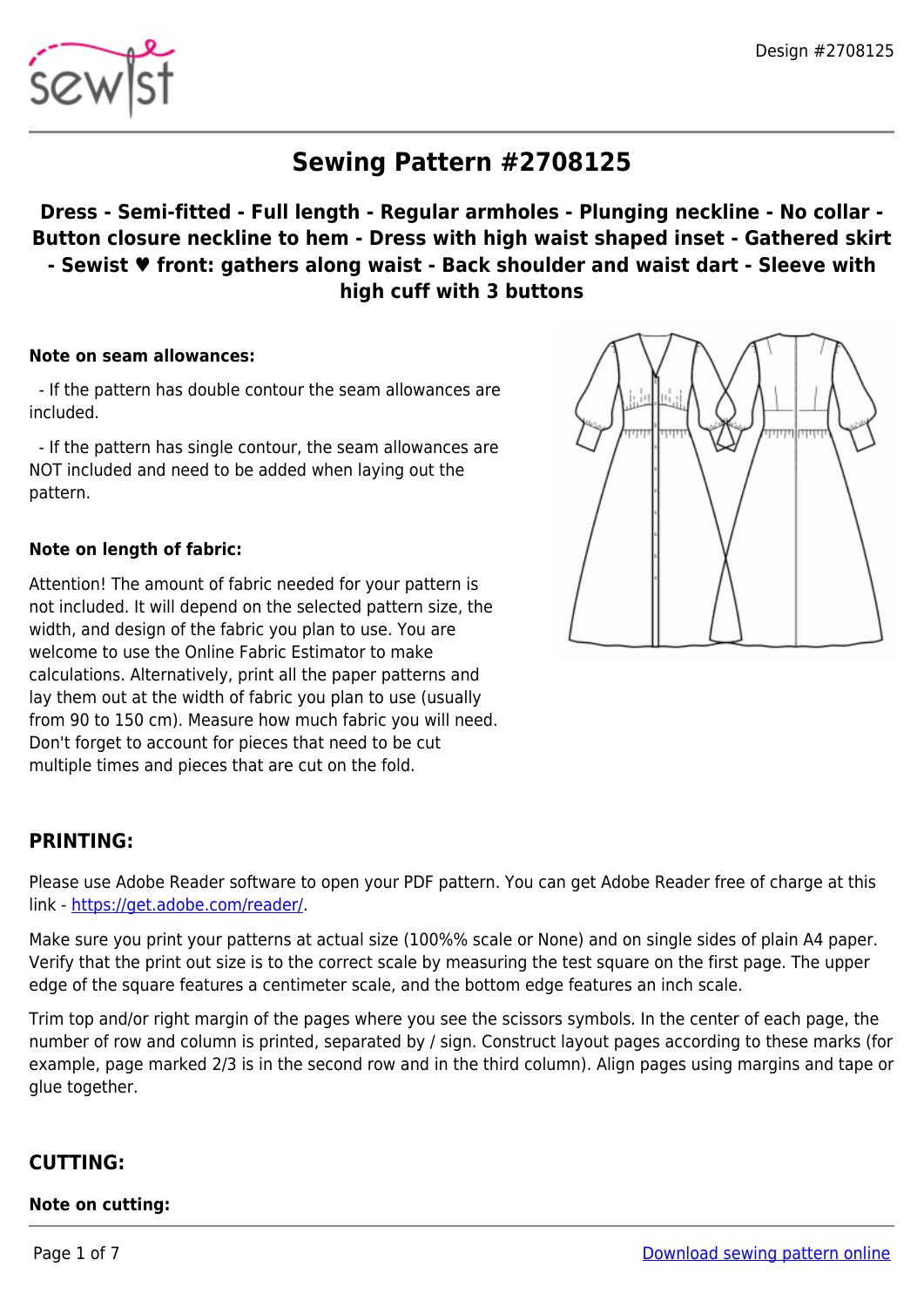

Lay out your pieces according to straight of grain as marked on the pattern pieces.

Some pieces will be cut on the fold, the corresponding edge will then be marked with a fold mark. Kindly pay attention to notes regarding type of fabric and quantity of required pieces on a block. For example, [ Main, Interfacing - cut 1+1 ] on a pattern piece means that you need to cut 1 piece as is and 1 mirrored piece from the main fabric as well as from interfacing.

Make sure to mark all notches and other design features such as pleats etc. from the pattern piece onto your fabric. When sewing the garment, pay attention to notches, they must match up.

\* The capital letters in brackets correspond to pattern blocks as seen in Online Fabric Estimator and in pattern blocks preview on the right.

## **INSTRUCTIONS:**

#### 1. **NOTE ON FULL LENGTH**

Your pattern is drafted for full length, which means below the ankle length, covering the heels. There is also a dotted line along the hem of the pattern, that marks the ankle length, so you may adjust the pattern as you see fit.

2. Apply fusible interfacing according to the Cutting instructions. Lay out your main fabric on the ironing board with the wrong side of the fabric up. Place the interfacing on top with the adhesive facing down. Place a pressing cloth over the top. Apply fusible interfacing in stages, covering a certain area at a time. Hold the iron over the fabric for about 10 seconds. Keep the iron still so that the fabric layers don't move around. Lift the iron and proceed to the next area. Leave it to cool a little before moving onto the next stage.

 Cut a strap of fusible interfacing on bias, approximately 1.5 cm or 1/2 inch wide, and apply it to the shoulder edges on the Front and on the Back, from the wrong side of the main fabric, to stabilise the edges (see the Figure on the right).



3. Sew a gathering stitch along the marked edge on the Front and gather fullness according to the length, mentioned on the pattern block.

4. Sew darts on Back pieces. Start from the edge of the fabric, and stitch towards the dart corner, using a narrow stitch. Do not backstitch, leave long threads and tie a knot. Press bulk of darts towards center back (see Figure in the right).



#### 5. **WAIST INSET**.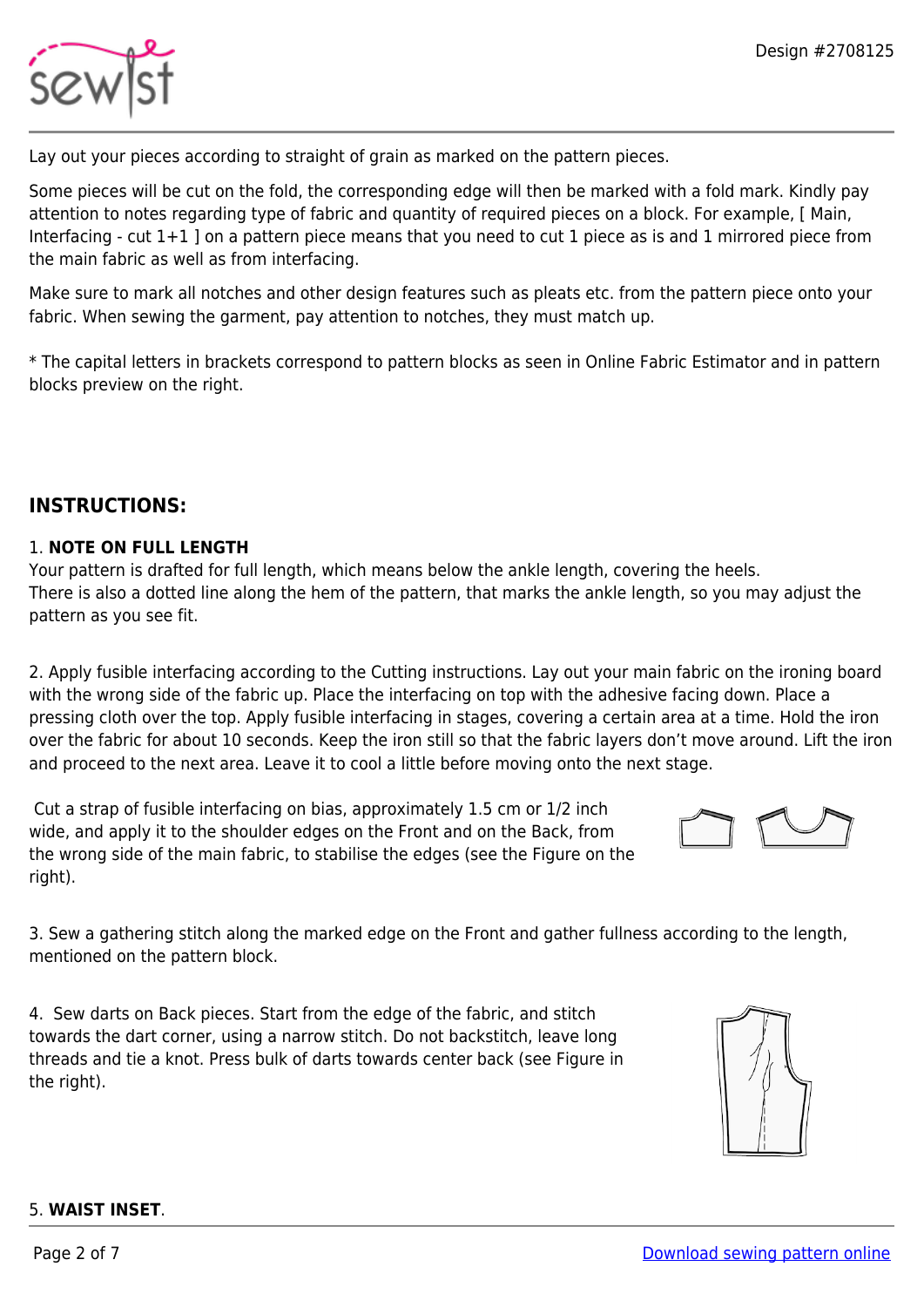

- Sew Front Waist Inset to Front Bodice matching notches. Serge and press towards inset.
- Treat the resulting piece as Front Bodice in the future.
- Sew Back Waist Insets to Back Bodices pairwise, matching notches. Serge and press towards inset.
- Treat the resulting pieces as Back Bodices in the future.

6. Sew a gathering stitch along the upper edge of the Front Skirt and gather fullness. The desired length is mentioned on the top of the pattern block.

7. Sew a gathering stitch along the upper edge of the Back Skirts and gather fullness. The desired length is mentioned on the top of the pattern block.

8. Place the Front Bodice and Front Skirt together with right sides together, matching the side seams. Pin the bodice to the skirt, matching the center front lines. The darts/notches should line up. Consider basting the seam first to be sure the seams match up perfectly and to prevent any shifting of fabric when stitching. Stitch together. Serge the seam allowances, and press them towards top. Treat as one Front piece in the future. For example:





9. Place the right Back Bodice and right Back Skirt together with right sides together, matching the side seams. Pin the bodice to the skirt, matching the darts/notches. Consider basting the seam first to be sure the seams match up perfectly and to prevent any shifting of fabric when stitching. Stitch together. Serge the seam allowances, and press them towards top. Repeat for the left Back Bodice and Left Back Skirt. Treat as whole Back pieces in the future.

## 10. **NECKLINE FACING**

- Sew shoulder seams of neckline facings. Press seam apart and serge.

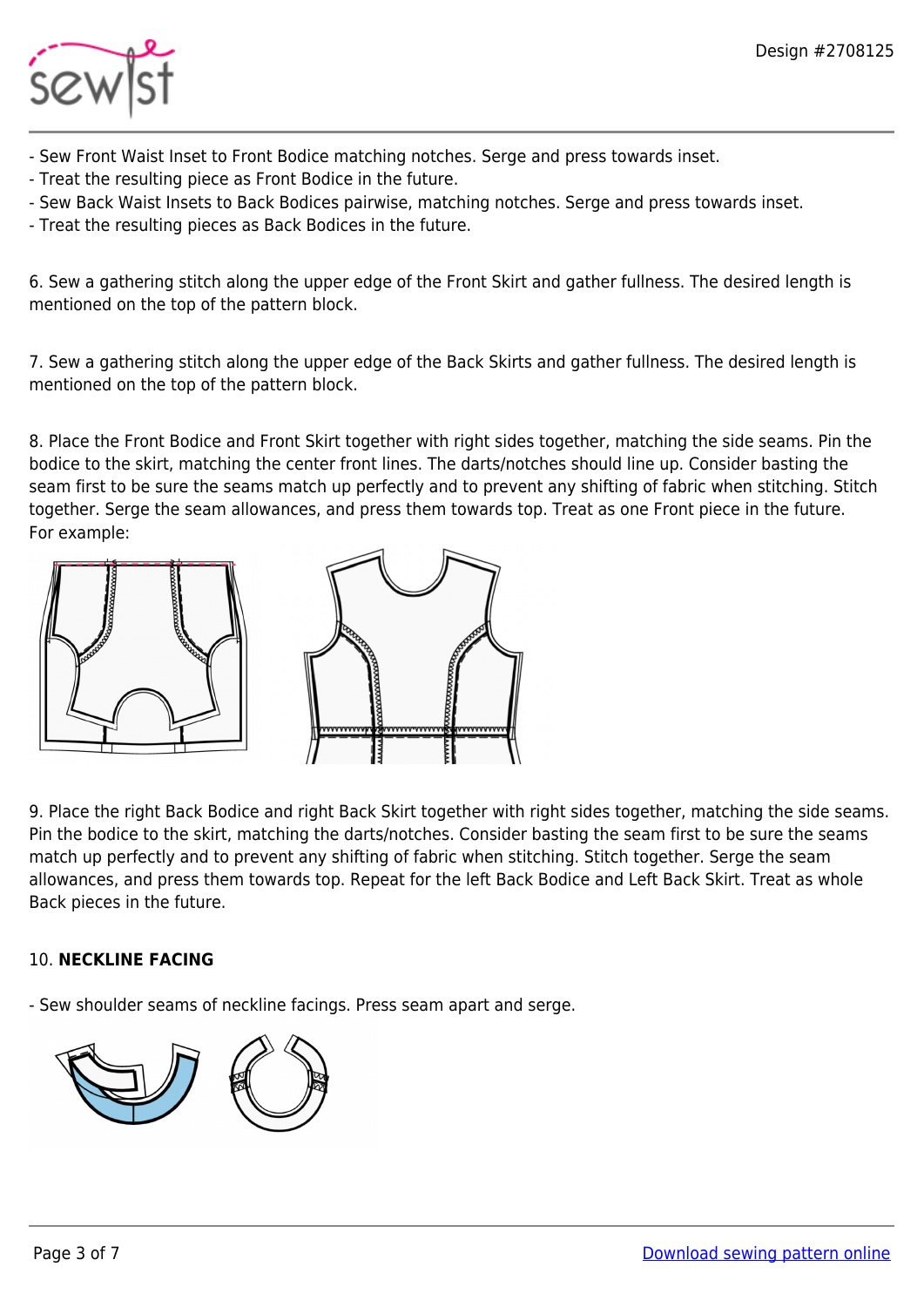

- Serge outer edge of facings.

- Pin facing onto Shell right sides together, adjusting neckline edges. Fold the facing away all the way along EXCEPT for the area 5 mm from the edge of dress zipper (or center back edge if the back has an opening) and pin it to upper edge of garment. Fold seam allowances along zipper ((or center back edge) onto right side and pin to neckline on top of facings.

- Sew the neckline. Clip into curves, trim the corners, turn pieces right side out and press.

- Slipstitch facing to seam allowances of shoulder seam on Shell. Slipstitch facing to zipper tape, or the seam allowances along the center back edge, in case the back has an opening at the top.

# 11. **BUTTON PLACKET**

- Pin the longer edge of button placket to the center front edge, right sides together, and sew. Press towards placket.

- Fold placket in half, right sides together, and sew upper corner. Trim corners, clip into corners. Turn the placket right side out, straighten the corner, and press.

- Repeat for the other side.

12. Slash slit on sleeve along the marked line. Stop at 1 cm from the end. (Figure 1)

Cut bias tape from main fabric (or take ready), its width should equal 4 cm and length should equal two lengths of slit  $+$  4 cm. You may also use a ready bias tape.

Spread the slit so that it forms a straight line. (Figure 2)

Sew bias tape to slit of sleeve:

- Pin bias tape to the slit edge from the right side. The longer edge of the bias tape matches the edge of the slit. Baste the bias tape in place.

- Sew at 5-7 mm from the edge up to the slit corner. Stop the sewing machine, leave the needle in fabric. Raise the foot, straighten the slit, lower the foot, and then continue sewing. (Figure 3)

- Fold the bias tape towards edge and press. (Figure 4)

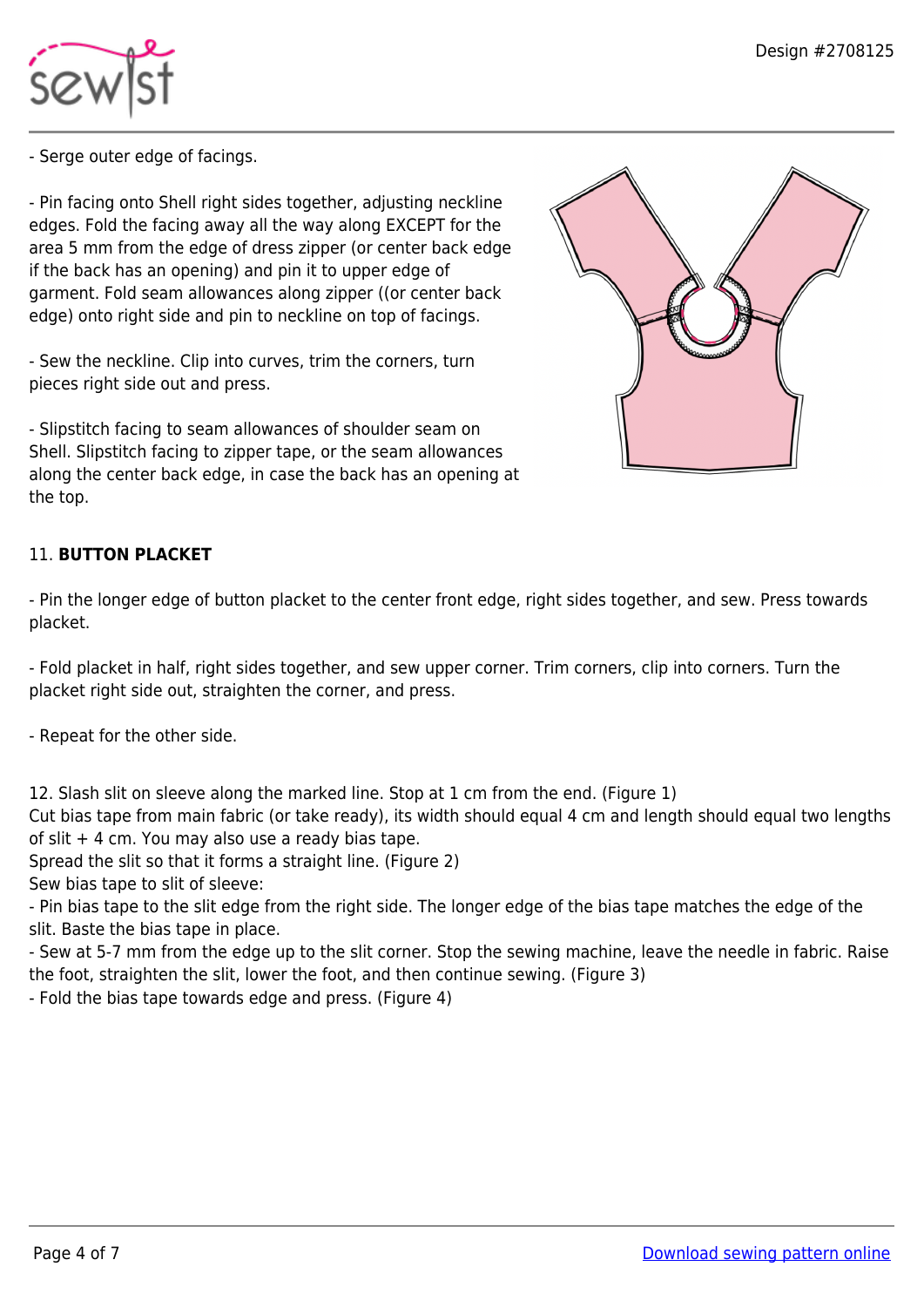



- Trim the seam allowance of the sit to 3-5 mm. Trim the bias tape to 1-1.2 cm. These recommendations are valid for natural/mixed woven thin and well draping fabrics, suitable for blouses.

- Fold bias tape onto the wrong side. Fold under the inner edge, and baste. (Figure 5)

- Stitch in the ditch from the right side, into the first seam of the bias tape, connecting the inner side of the bias tape to the fabric. The ready trimming is approximately 4 mm wide.(Figure 6)

- Match the sides of the slit, and fold the sleeve right sides together along the slit line.

- Sew the corner of the trimming by a slanted stitch, like a small dart.

- On the wrong side, press the corner of the 'dart' towards one side and slipstitch it in place. (Figure 7)

- The ready slit is shown in Figure 8.



13. Sew a gathering stitch along upper edge of cuff and gather fullness. Sew upper edge of cuff to lower edge of sleeve. Serge and press towards sleeve. Sew sleeves into armholes, adjusting ease and matching notches.

#### 14. **SEW SLEEVES INTO ARMHOLES**

- Stitch two parallel gathering stitches along the sleeve cap, between the two markings at the back and at the front of the sleeve. Leave the ends of threads on each side, at least 10 cm (4 inches) long.

The first stitch line should be placed at 0.1 mm above the marked stitch line, the second stitch line should be placed at 0.5 mm above the first stitch line. (See Figure 1)



- Gather ease, pulling the lower thread. Press the cap of the sleeve, easing it in, 1-1.5 cm at a time. (See Figure 2)

OPEN ARMHOLE (side seams and sleeve seam not sewn yet):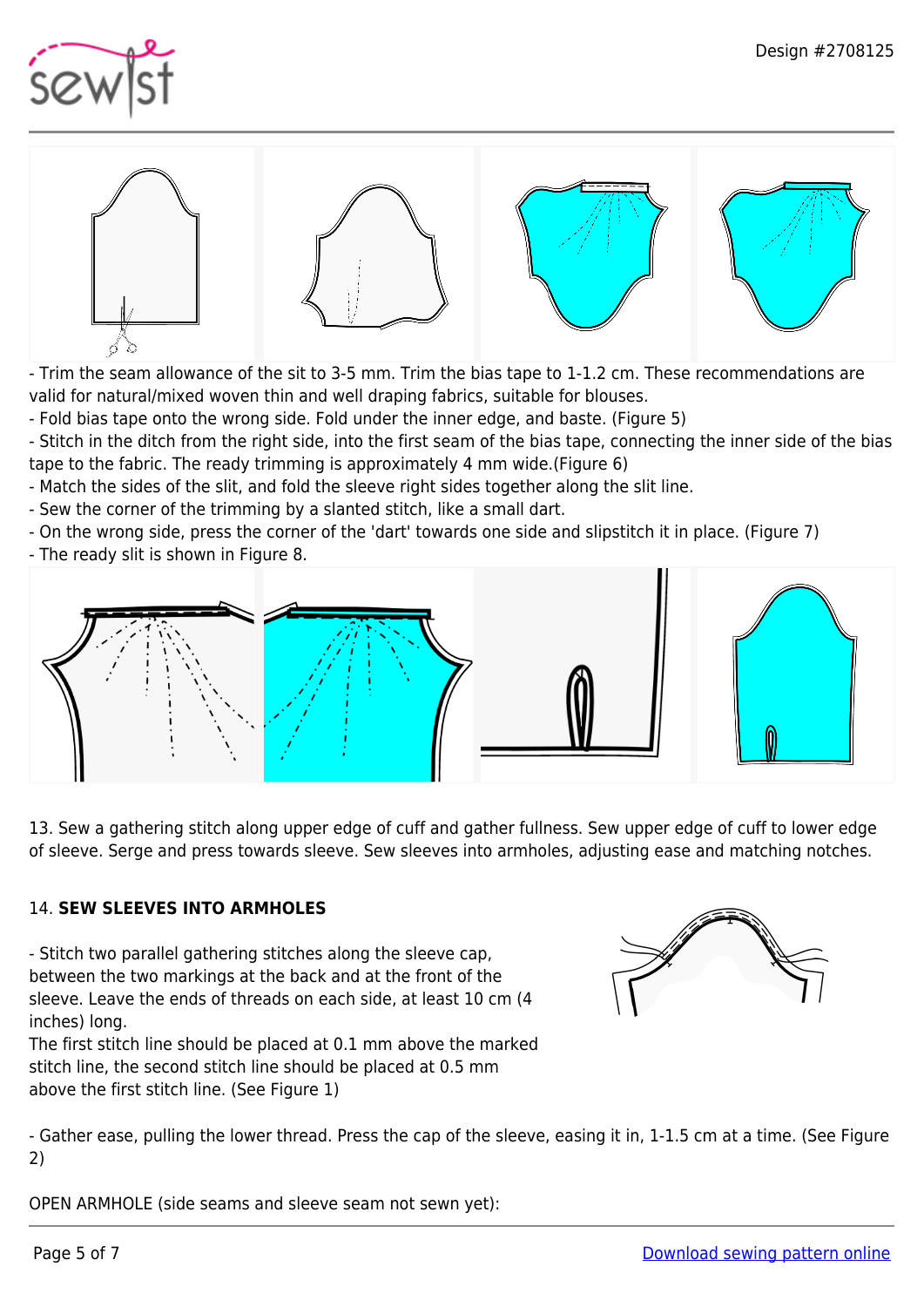

- Pin the sleeve to the bodice (Right Back, Front and Left Back, connected at the shoulder seams). The side edges of the seam should line up with the side edges of the Front / Back, correspondingly. The upper mark on the cap of the sleeve should line up with the shoulder seam - see Figure 3. Baste the sleeve into the armhole, matching the markings at the front and back armholes with the markings at the front and back sides of the cap.

- Sew the seam, with the sleeve on top, and the bodice at the bottom, so that you can control the ease and make sure there are no unwanted tucks at the cap.

- If there are any uneven edges at the cap due to easing it in, trim the seam allowance a little bit to have a smooth line at the edge. Serge the seam with the sleeve on top, and the bodice at the bottom.



- Serge the cap edge with the sleeve on top, and bodice at the bottom.

- Press towards the sleeve.

15. Put Back onto the Front, right sides together, matching the armholes, the lower edge of the sleeve, the waist seam, and the hem of garment.

Sew side seam from the armhole corner down to hem. Sew the sleeve seam from the armhole to the lower edge of the sleeve. Serge and press towards back.

16. - Turn under seam allowance along inner edge of button placket, pin to the seam between placket and front, and stitch in the ditch from the right side.

- Repeat for the other side.

- Make buttonholes on right placket, sew on buttons on left placket according to the markings.

17. Serge hem, turn under, press and topstitch or slip stitch as desired.

# **TECHNICAL DRAWING:**